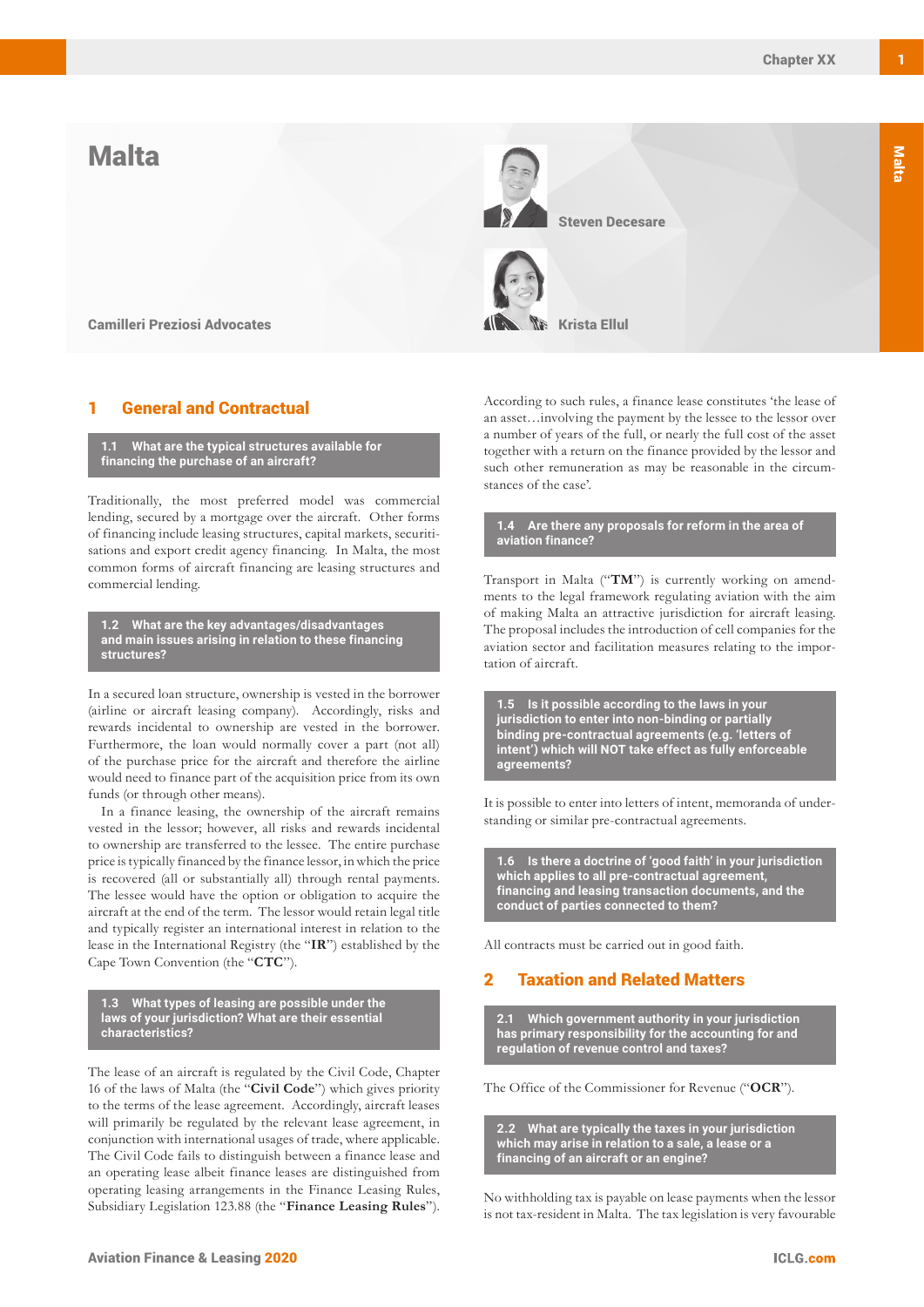to aircraft operators who are not tax-resident in Malta. Income derived by them from the ownership, leasing or operation of aircraft used in international aviation business is not taxed in Malta if such income is not received in Malta. This is the case even if the aircraft is registered in, or operated from, Malta.

**2.3 Is the provision of a current tax-residency certificate by a payee sufficient for a lessee or a borrower potentially subject to withholding taxes in your jurisdiction on rental or interest payments to avail itself of treaty access and the mitigation of tax liability?**

Yes, a tax-residency certificate issued by the appropriate foreign governmental authority would typically suffice for this purpose.

**2.4 Has the advent of BEPS (the Base Erosion and Profit Shifting initiative of the OECD) had any effect as regards structures in aviation finance and leasing or their interpretation?**

The main effect which the advent of BEPS has had on aviation finance and leasing structures is the added emphasis on substance.

**2.5 What are the typical thresholds in your jurisdiction for which a permanent establishment may be triggered under the terms of any relevant double-tax treaty or similar?**

Although Maltese tax legislation contains references to the term 'permanent establishment', the term is not defined by Maltese legislation. Indeed, in terms of Maltese domestic tax law, a non-resident is, in principle, subject to Maltese tax on income arising in Malta, irrespective of the existence or otherwise of a permanent establishment in Malta (subject to any double tax treaty provisions that would apply if in conflict with Maltese tax law).

If the Maltese Inland Revenue is required to interpret such a term, reference would typically be made to the definition contained in the OECD Model Convention.

**2.6 Is the authority at question 2.1 likely to establish a 'look-through' right or similar as regards a lender or a lessor which is a special-purpose vehicle involved for the purpose of tax treaty access?**

This is not likely to be established by the OCR.

**2.7 Will the import of an aircraft into your jurisdiction and/or the sale or leasing of the aircraft give rise to any VAT, sales or use taxes or any customs import or excise duties?** 

Leasing of an aircraft is chargeable to VAT, but only on the deemed use of the aircraft within the European airspace. For this purpose, the VAT Department has issued a formula that establishes the percentage of such use taking into account the features of the particular aircraft. Through this scheme, the lessor may claim back the original VAT incurred upon acquisition of the aircraft. No VAT is charged in respect of the supply of aircraft destined to be used by airline operators for reward chiefly for international transport of passengers or goods.

#### **2.8 Are there any documentary taxes (for example, stamp duty payable on the execution of documents)?**

No stamp duty applies on the transfer of aircrafts, airframes, engines and other aircraft-related assets. No other documentary taxes apply.

## 3 Registration and Deregistration

**3.1 Which government authority in your jurisdiction has primary responsibility for the regulation of aviation and the registration of aircraft? Is it an owner registry or an operator registry? If the aircraft register is an operator register, is it possible to record the details of an owner or lessor and any financier with an aircraft mortgage?** 

The Civil Aviation Directorate within the TM ("**CAD**") is responsible for the regulation of aviation and registration of aircraft in the National Aircraft Register (the "**NR**"), kept by the Director General (the "**DG**").

The NR is an operator registry. It is possible to record ownership rights, lessor and lessee rights, and details of any mortgages and international interests registered in the IR and the debtor thereof.

**3.2 What is the effect of registration of the aircraft? Does registration on your national aircraft register confer proof of ownership of the aircraft and/or engine?**

Registration of aircraft: (a) renders information public; (b) renders the acts effective against third parties; (c) creates priority; (d) where expressly conditional on registration, creates legal effects between the parties to certain transactions; and (e) has all other effects under the ARA.

The certificate of registration signed by the DG is *prima facie* evidence of its contents and issuance.

**3.3 Can foreign-owned aircraft be registered on your national aircraft register and are there limits or restrictions on the age of aircraft that may be registered or operated?** 

Foreign-owned aircraft may be registered in the NR. There are no restrictions or limitations as to the age of aircraft that may be registered in the NR.

**3.4 Can aircraft leases be registered? If so, in what circumstances? Must the lease be in a particular form if it is to be valid and enforceable (for example, must it be in a particular language or be notarised, legalised or apostilled)?** 

The operator of an aircraft under a lease or other temporary title may register the aircraft. It is not necessary for this to be notarised, legalised or apostilled for it to be valid and enforceable.

**3.5 How is deregistration affected and what steps can a lessor take to de-register the aircraft on termination of the lease?**

The deregistration process is typically initiated by the registrant, through the submission of a written application to the DG.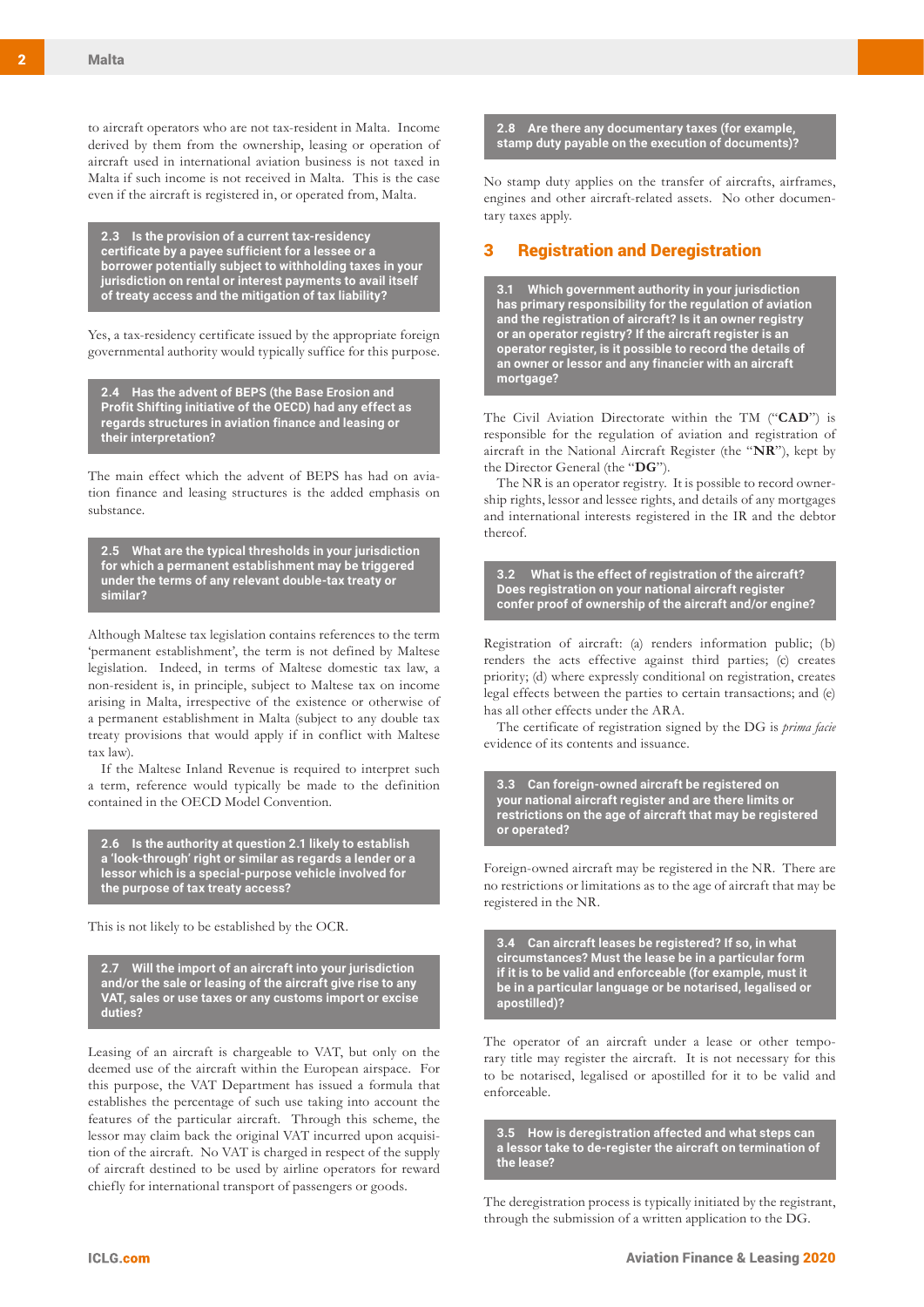It is possible to register an irrevocable de-registration and export request authorisation ("**IDERA**") and/or irrevocable de-registration power of attorney ("**DPOA**"). If an IDERA is registered, it is only the authorised party under the IDERA, or its certified designee, who is entitled to deregister the relevant aircraft.

If a request for de-registration is made by an authorised person or his delegate, pursuant to an IDERA or DPOA which has been registered in the NR or in the IR, CAD must act upon such request unless the holder of the IDERA or DPOA, as applicable, ranks in priority after any mortgage or any international interest registered in the NR or IR, in which case consents to cancellation would be required.

### **Security**

**4.1 Is it possible to create a mortgage over an aircraft or engine in your jurisdiction? If so, what are the types of aircraft mortgage and engine mortgage available and what formalities are required in order to perfect it?**

It is possible to register a mortgage over an aircraft (or a share therein) in the NR.

In terms of Maltese law, for the purposes of the registration of the mortgage, an aircraft is deemed to include not simply the airframe but also the engines, any equipment, appurtenances and machinery as well as data and manuals insofar as they belong to the same owner. Hence it is not possible to register a Maltese mortgage over the engines alone.

A mortgage has no effect regarding the aircraft or share, or against any person, other than the mortgagor, unless it has been registered.

**4.2 Can spare parts, including future parts, be subject to the aircraft mortgage or engine mortgage (as the case may be)? If not, are there any other forms of security that can be taken over spare parts?**

Any spare parts and/or engines attached to an aircraft which do not pertain to the owner of the airframe will not be subject to any mortgage registered in the NR. However, an international interest in an aircraft object (the airframe or engine) may be registered in the IR.

Other forms of security of general application, such as general hypothecs, pledges or security by title transfers, are also available. However, given the nature of such security interests, these may not be suitable or feasible for spare parts.

#### **4.3 Is there a register of mortgages or rights over aircraft and/or engine?**

Mortgages registered over an aircraft are recorded in the NR.

**4.4 What other forms of security can be taken over an aircraft and/or engine and can these other forms be registered?** 

International interests over an aircraft object may be registered in the IR, which shall be recognised and enforceable under the laws of Malta irrespective of whether it is recorded in the NR or not. Various interests which can be registered in the IR include: (i) an interest granted by the chargor under a security agreement; (ii) an interest vested in a conditional seller under a title reservation agreement; and (iii) an interest vested in a lessor under a leasing agreement.

#### **4.5 What claims and rights would take priority in your jurisdiction over a registered mortgage?**

Mortgages registered in the NR rank after international interests registered in the IR, unless such mortgages were registered in the NR prior to the 'effective date' (as defined in the ARA) of the CTC.

Certain creditors, including aircraft manufacturers and repairers, which are placed with the authority and care of an aircraft for a particular purpose (such as the execution of works), benefit from a possessory lien. This lien entitles the creditor to retain possession of the aircraft until the creditor is paid.

The ARA also caters for the creation of special privileges, both by operation of law and following registration, in relation to certain debts. The special privileges arising by operation of law are (a) judicial costs incurred in respect of the sale of an aircraft pursuant to the enforcement of a mortgage or other executive title, (b) fees due to the DG, (c) wages due to crew, (d) debts due to the holder of a possessory lien, or expenses incurred, in each case for the repair, preservation of the aircraft to the extent of the service performed on and value added to, the aircraft, and (e) wages and expenses for salvage in respect of the aircraft ("**Non-Registrable Privileges**").

The ARA also provides for the possibility of registering certain claims in relation to (a) taxes, duties and, or, levies due to the Government of Malta, and (b) wages and expenses for assistance or recovery, in each case in respect of the aircraft, in the IR ("**Registrable Privileges**").

Any debt secured by a mortgage registered in the NR or a charge in the IR (or secured by a foreign mortgage recognised under the ARA) ranks after debts secured by possessory liens and Non-Registrable Privileges, and in preference to other hypothecary and privileged claims. Registrable Privileges, once registered, rank after Non-Registrable Privileges and after all debts secured by mortgages and charges in the IR registered prior to the date of the registration of the relevant Registrable Privileges, and thereafter shall rank in accordance with article 44(3) of the ARA, in each case subject to article 44(5) of the ARA.

**4.6 What other forms of security can be granted over an aircraft and/or engine lease?**

Security may be granted over an aircraft and, or, engine lease by means of the registration of an international interest in the IR.

## 5 Enforcement and Repossession

**5.1 What are the circumstances in which a mortgagee or owner can take possession of the aircraft and/or sell the aircraft? What requirements must the mortgagee or owner comply with?**

The mortgagee and mortgagor may at any time agree in writing as to what constitutes a default and thus gives rise to certain remedies in terms of the enforcement of a registered mortgage. However, in the absence of an express agreement, the ARA provides its own interpretation as to the qualification of a default.

Reference is made to question 3.5 above, in relation to the de-registration and repossession of an aircraft.

In each case, a mortgagee has the power to terminate the relevant agreement and take possession or control of the aircraft, or to apply to the court to authorise or direct either of these acts.

A mortgagee may also apply for the issuance of a warrant of arrest by the court.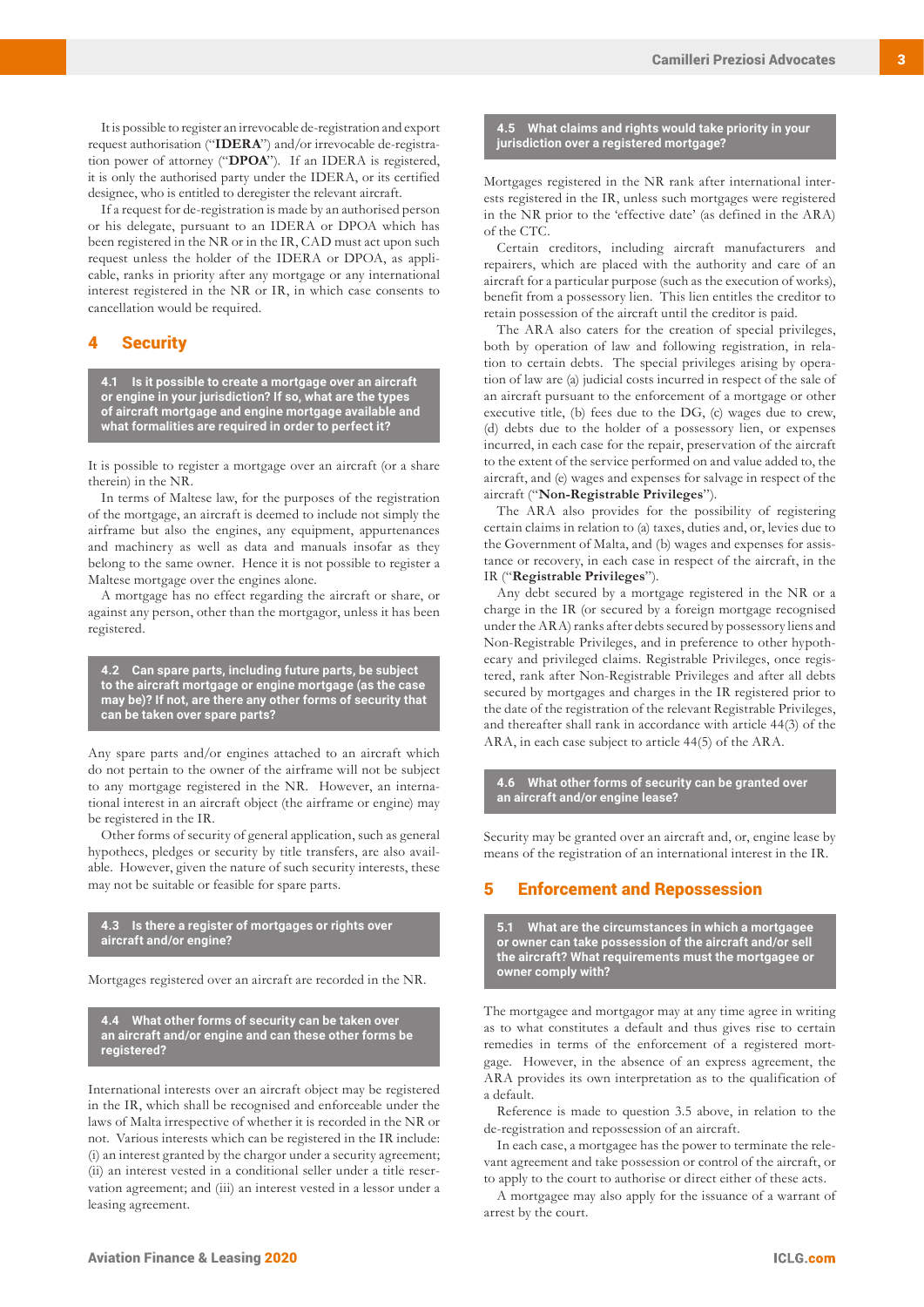#### **5.2 What is the procedure for repossession of the aircraft?**

Reference is made to questions 3.5 and 5.1 above. In addition, a creditor may demand and obtain the issuance of a warrant of arrest by means of an application in the form prescribed by law. The right to request issuance of an arrest warrant is, however, subject to certain limitations as to the value of the claim and the nature of the services provided by the said aircraft, unless the claim is made by the holder of a mortgage or an international interest which has been registered in accordance with the applicable provisions of the ARA.

**5.3 Will local courts recognise a choice of foreign law in an aircraft mortgage? Are there any mandatory local rules that apply, despite a choice of foreign law?**

A mortgage registered in the NR must be submitted on a statutory form, which is regulated by Maltese law. The mortgage can secure a foreign law finance or security document. Furthermore, where the security interest has been registered as an international interest in the IR, it will be recognised and enforceable in Malta. The choice of law is not restricted, subject to compliance with EC Regulation 593/2008/EC of the European Parliament and of the Council on the law applicable to contractual obligations (Rome I) of 17 June 2008.

**5.4 Will local courts recognise and enforce a foreign court judgment in favour of a mortgagee or lessor? Are any interim relief measures available?**

A judgment awarded by a competent court outside Malta would be recognised as a valid judgment and enforceable in the Courts of Malta, subject to the provisions of the following:

in the case of judgments falling within the scope of the Brussels I (Recast) Regulation (EU) No. 1215/2012 (the "**European Judgments Regulation**"), the recognition and enforcement would be subject to the provisions contained in the European Judgments Regulation.

in the case of judgments falling within the scope of the Convention on Jurisdiction and the Recognition and Enforcement of Judgments in Civil and Commercial Matters signed in Lugano on 30 October 2007 between the European Community, the Kingdom of Denmark, the Republic of Iceland, the Kingdom of Norway and the Swiss Federation ("**Lugano Convention**"), the recognition and enforcement of judgments delivered in Member States of the Lugano Convention, other than judgments which fall within the European Judgments Regulation, would be subject to the provisions contained in the Lugano Convention.

in the case of judgments falling within the scope of the Convention on Choice of Court Agreements, concluded on 30 June 2005 under the auspices of the Hague Conference on Private International Law (the "**Hague Convention**"), the recognition and enforcement in a contracting state of judgments delivered by a court of another contracting state designated in an exclusive choice of court agreement which is regulated by the Hague Convention would be subject to the provisions contained in the said Hague Convention; and

in the case of judgments not falling within the scope of the European Judgments Regulation, the Lugano Convention or the Hague Convention, Maltese Courts would recognise and enforce such judgments, subject to the applicable law of Malta imposing judgment registration or confirmation in Malta, unless: (i) the judgment sought to be enforced may be set aside on any of the grounds for re-trial as contemplated in Maltese law on organisation and civil procedure; (ii) in the case of a judgment by default, the parties were not contumacious according to foreign law; or (iii) the judgment contains any disposition contrary to public policy or to the internal public law of Malta.

As explained above, it is possible to request the issuance of a warrant of arrest. In addition, in terms of the First Schedule of the ARA (which implements the provisions of the Convention), where a creditor can adduce evidence of default by the debtor, the creditor may obtain 'speedy relief' from the court by virtue of a court order. This relief may take various forms including the preservation of the aircraft object and its value, the possession, control or custody of the aircraft and the sale and application of proceeds therefrom.

**5.5 Are powers of attorney from a local airline in favour of a lessor or mortgagee likely to be effective to allow the lessor or mortgagee to deregister the aircraft? Can such powers be irrevocable, be governed by a foreign law and/or do they need to be in any particular form for local recognition?**

The ARA expressly contemplates the registration of irrevocable de-registration powers of attorney and IDERAs. The IDERA must be submitted to the CAD in the statutory form, whilst the irrevocable de-registration power of attorney need not be in a specific form or governed by Maltese law, however it should state that it is irrevocable and granted by way of security.

Requests made by an authorised person or his certified designee in writing, pursuant to an irrevocable de-registration authorisation or power of attorney which has been registered, must be acted upon in all cases by CAD, unless the holder of the irrevocable deregistration authorisation which has been registered ranks in priority after any mortgage or any international interest registered in the NR or in the IR, respectively, in which case the consent of all holders of registered mortgages or international interests is required.

**5.6 If recovery of the aircraft is contested by the lessee and a court judgment is obtained in favour of the lessor, how long is it likely to take to gain possession of the aircraft?**

As explained above, the lessor is not required to obtain a judgment to take possession or control of the aircraft, notwithstanding the opposition of the lessee. If the lessee does not comply with the provisions of the lease agreement and the lessor's instructions, the lessor may apply to court to authorise or order such acts. In such case, the court is required to render its full support to the lessor as expeditiously as possible.

**5.7 Are there any restrictions on the ability of the lessor to export the aircraft from your jurisdiction on termination of the leasing?**

In terms of article 15 of the First Schedule to the ARA, the lessor may – to the extent that the lessee has at any time so agreed and in accordance with the terms agreed and provided that it has obtained the prior consent in writing of the holder of any registered interest ranking in priority to that of the lessor – (i) procure the de-registration of the aircraft, and (ii) procure the export and physical transfer of the aircraft object from the territory in which it is situated.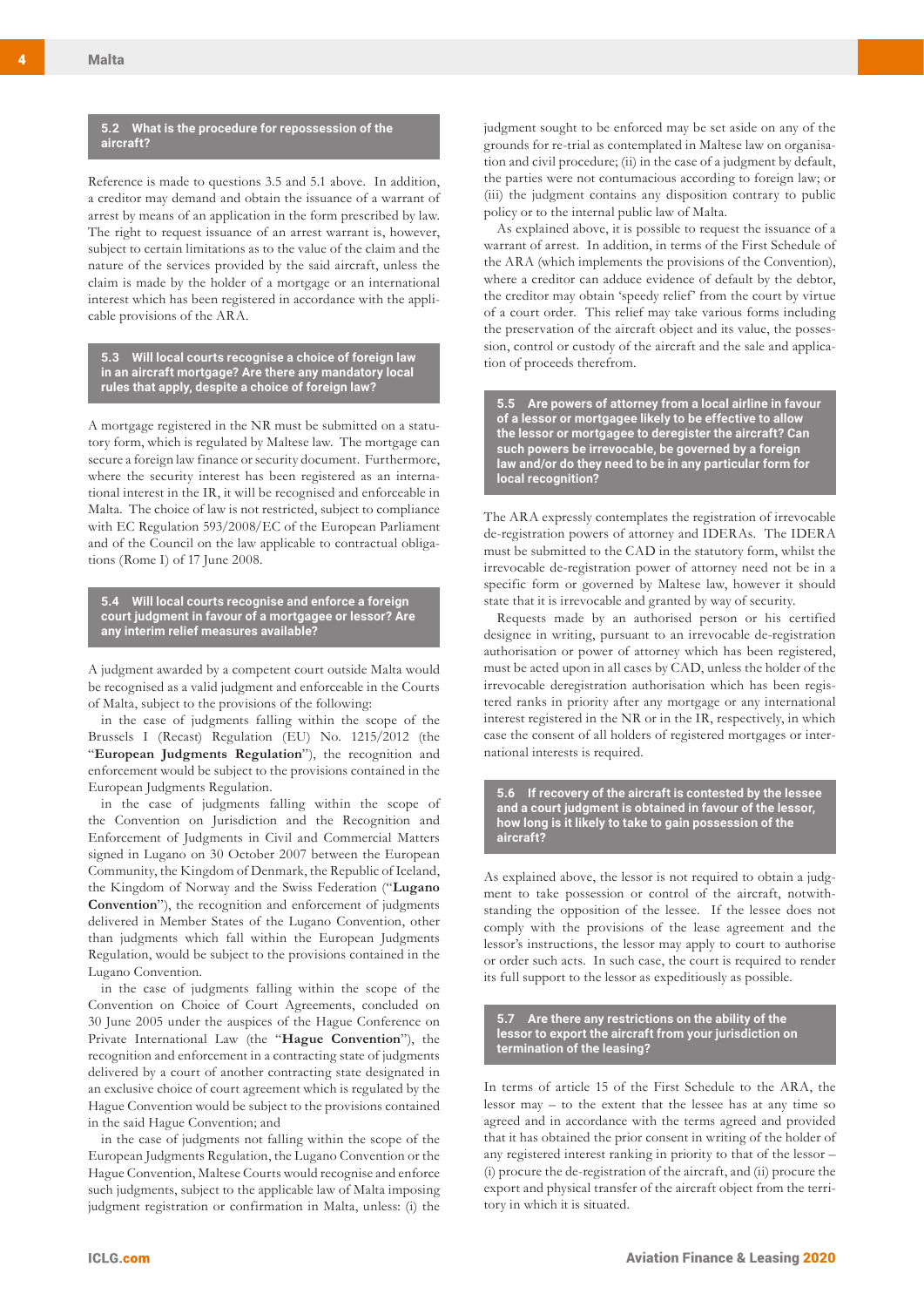The CAD must honour such request, unless it is not able to do so due to any applicable safety laws and regulations, provided that: (i) the request is properly submitted by the authorised party under a recorded IDERA; and (ii) the authorised party certifies, if required, that all registered interests ranking in priority to that of the creditor, in whose favour the authorisation has been issued, have been discharged or that the holders of such interests have consented to the de-registration and export.

**5.8 Are exchange controls prevailing in your jurisdiction as regards payments in foreign currency? Will any consents be required for the remittance of the sale proceeds abroad?**

Exchange control limitations have been abolished in Malta and Maltese persons may enter into foreign currency transactions without limitation. The only requirement in this regard is that statistical data relating to certain foreign currency transactions is submitted by Maltese credit institutions on the appropriate forms to the Central Bank of Malta in terms of the External Transactions Act, Chapter 233 of the laws of Malta. Failure to so notify will not impinge on the ability of the non-Maltese counterparty to claim payment and will have no impact on the validity of the underlying transaction.

**5.9 If the lease is governed by English law and a judgment is obtained by the lessor in the English courts, can that judgment be automatically enforced in your jurisdiction or will the case have to be re-examined on its merits?**

Reference is made to question 5.4.

**5.10 What is the applicable procedure for repossession of an aircraft under other forms of security interests?**

There are no more aircraft-specific security interests.

## 6 Conventions

**6.1 Has your jurisdiction ratified any of the following: (a) The Chicago Convention of 1944 on International Civil Aviation (the Chicago Convention); (b) The 1948 Convention on the International Recognition of Rights in Aircraft (the Geneva Convention); (c) The 1933 Convention for the Unification of Certain Rules Relating to the Precautionary Arrest of Aircraft (the 1933 Rome Convention); and (d) The Convention on International Interests in Mobile Equipment on Matters Specific to Aircraft Equipment (the Cape Town Convention) and the Protocol on the Convention on International Interests in Mobile Equipment on Matters Specific to Aircraft Equipment?** 

The Chicago Convention and the Cape Town Convention, together with the Protocol, have both been ratified, whilst the Geneva Convention and the 1933 Rome Convention have not been ratified at present date.

**6.2 Has ratification of the Cape Town Convention caused any conflicts or issues with local laws?**

Simultaneously with ratification of CTC, a new act regulating aircraft registration and security related to aircraft was published. Its ratification has accordingly not caused any conflicts or issues with local laws. Certain amendments were also made to the Civil Code in order to reflect the principles underpinning the CTC.

**6.3 What is the legal position regarding non-consensual rights and interests under Article 39 of the Cape Town Convention?**

The ARA differentiates between non-consensual rights and interests and priority non-consensual rights or interests. The Non-Registrable Privileges in question 4.5 qualify as priority non-consensual rights or interests. A priority non-consensual right or interest, to the extent that it has priority over an aircraft object equivalent to that of the holder of a registered international interest, prior to the 'effective date' (as defined in question 4.5 above), retains priority and this is irrespective of whether there are insolvency proceedings or not.

The Registrable Privileges in question 4.5 qualify as registrable non-consensual rights or interests. These must be registered as if the right or interest were an international interest and only thereafter will it be regulated in an equivalent manner.

**6.4 Has your jurisdiction adopted the remedies on insolvency provided under Article XI of the Protocol to the Cape Town Convention?**

Malta has adopted Alternative A.

**6.5 What is the procedure to file an irrevocable deregistration and export request authorisation under the Cape Town Convention (IDERA)?**

An IDERA must be filed by the operator or owner in the statutory form and recorded by CAD. The IDERA is to be signed and two (2) originals must be submitted.

## 7 Liability for Damage and Environmental

**7.1 Can the owner be strictly liable – liable without a requirement to prove fault or negligence – for any damage or loss caused by the aircraft assuming the owner is an innocent owner with no operational control of the aircraft?** 

Strict liability for environmental damage is established under the Prevention and Remedying of Environmental Damage Regulations, Subsidiary Legislation 549.97 ("**SL 549.97**"), however, its application is restricted to environmental damage (excluding air damage) arising from those activities set out in Schedule III thereto, and these activities do not include the operation of an aircraft.

**7.2 Does the EU Emissions Trading System (EU ETS), or any similar scheme, apply to aircraft and aircraft operators in your jurisdiction? Will charges levied according to the EU ETS, or its equivalent, give rise to any** *in rem* **rights in relevant aircraft which are part of the fleet of the operator concerned and, if so, will such rights rank in priority ahead of any mortgage interests properly registered in the relevant aircraft and/or engine?** 

Yes, in terms of the European Union Greenhouse Gas Emissions Trading System for Aviation Regulations, Subsidiary Legislation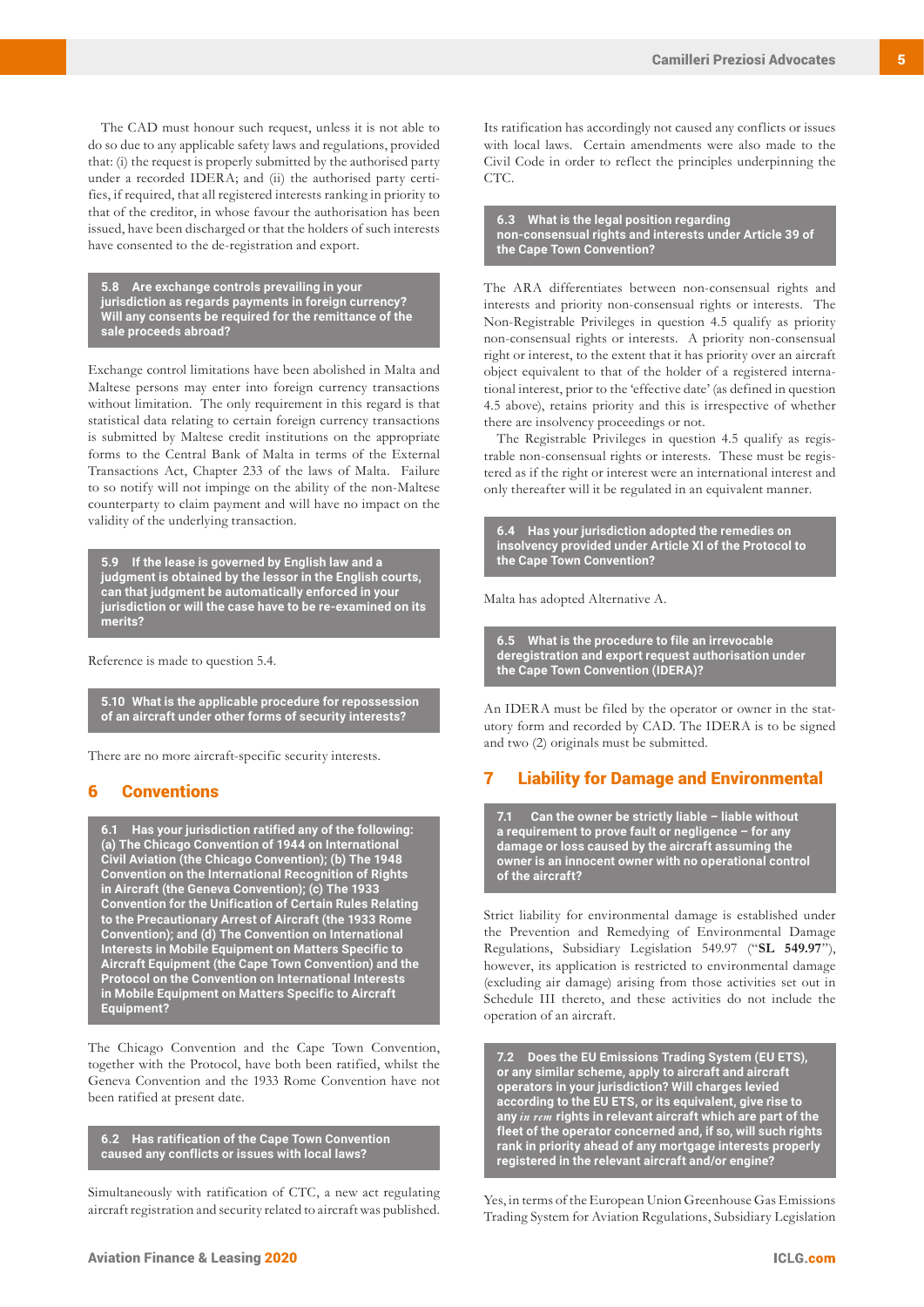423.51 (the "**SL 423.51**"), the EU ETS applies to aircraft operators performing certain aviation activities (set out in Schedule 1 to the regulations) which result in emissions of greenhouse gases specified in respect of those activities, and who have a valid operating licence; or for whom Malta, being the Member State with the greatest estimated attributed aviation emissions from aviation activities as listed in Schedule 1 performed in the base year by those aircraft operators, has been designated as the administering Member State either in Regulation (EC) No 748/2009, or by means of any measure taken by the European Commission pursuant to Directive 2003/87/EC or by the 'competent authority' in terms of SL 423.51.

No, charges levied according to the EU ETS will not give rise to any *in rem* rights in the relevant aircraft.

**7.3 What liabilities (actual or potential) could an owner, lessor or financier of an aircraft incur in your jurisdiction because of a failure to comply with local environmental law and/or regulations on the part of an operator of aircraft leased or financed by it?**

Under SL 549.97, it is the operator who is responsible for failure to comply with local environmental law. However, the term 'operator' is broadly defined encompassing all persons, whether natural or legal, private or public, who operate or control the occupational activity or, to whom decisive economic power over the technical functioning of the occupational activity has been delegated.

#### 8 Insolvency and Searches

**8.1 Are there any public registers in your jurisdiction where a search can be carried out to determine whether an order or resolution for any bankruptcy, bankruptcy protection or similar insolvency proceedings has been registered in relation to an operator or lessee?** 

In relation to corporate entities registered with the Malta Business Registry (the "**MBR**"), an insolvency register is maintained.

**8.2 In the event that an operator or lessee were to become insolvent either on a balance sheet basis (assets less than liabilities) or is unable to pay debts as fall due, would an operator or lessee be required to file for insolvency protection?**

Maltese insolvency law does not cater for the possibility of filing for insolvency protection, albeit certain protections are afforded to a Maltese company filing for insolvency, such as the company recovery procedure.

Article 329B of the Companies Act, Chapter 386 of the laws of Malta ("**Companies Act**") regulates how a company can apply and be placed under company recovery. This procedure allows an insolvent company to benefit from a restructuring option instead of being wound up and dissolved. However, in terms of the ARA, the provisions of article 329B do not apply to a company whose main object or function is to own, hold, operate, charter, manage or lease any aircraft or aircraft engine.

**8.3 Do the available forms of insolvency protection in your jurisdiction involve the appointment of either an officer of the court or a specifically court appointed official to take control of the operator or lessee (an 'Insolvency Official') while in insolvency protection?**

Please refer to question 8.2.

The Companies Act does allow for the appointment of a provisional administrator at any time after the presentation of a winding up application. The provisional administrator is responsible for the administration of the estate of the company subject to the winding up order.

Furthermore, a specific insolvency regime is contemplated in article 27A of the ARA for a company whose centre of main interests is in Malta or is registered in Malta and the sole asset of which is an aircraft or aircraft engines and other related assets ("**Aircraft Companies**"). In particular, the memorandum and articles of association of Aircraft Companies can provide that the right to request any insolvency proceedings in relation to the said company is to be exercised only by holders of a mortgage, an international interest or a security interest, or trustees or agents for such persons, over such assets, singly or collectively, including as a class or classes of creditors, to the exclusion of any other persons for as long as the interest of the persons so indicated remains in force.

**8.4 Does the commencement of insolvency protection involving the appointment of an Insolvency Official in your jurisdiction have the effect of prohibiting the owner from taking the following actions to enforce the lease after commencement of such protection: (a) applying any security deposit held by the owner against any unpaid amounts due under the lease; (b) accepting payment of rent or other lease payments from the lessee, a guarantor or a shareholder; (c) giving notice of default under the lease; (d) obtaining a judgment or arbitral award for unpaid lease payments; (e) giving notice to terminate the leasing of the aircraft and/or engine; or (f) exercising rights to repossess the aircraft and/or engine?**

Reference is made to question 8.3 above.

Malta has adopted Alternative A of the Aircraft Protocol. Accordingly, where Malta is the primary insolvency jurisdiction, the debtor or insolvency administrator must give possession of the aircraft object no later than: (a) expiry of a period of 30 calendar days commencing on the date of the insolvency-related event ('waiting period'); or (b) the date on which the creditor would be entitled to possession of the aircraft object if the relevant provision of the ARA did not apply. Unless and until the creditor is given the opportunity to take possession: (i) the insolvency administrator or debtor, as applicable, must preserve the aircraft object and maintain it and its value in accordance with the agreement; and (ii) the creditor is entitled to apply for any other forms of interim relief available in terms of applicable law.

The insolvency administrator or debtor, as applicable, may retain possession of aircraft object where, during the waiting period, it has cured all defaults (other than a default constituted by the opening of insolvency proceedings) and has agreed to perform all future obligations under the agreement.

**8.5 Can the commencement of insolvency proceedings have retrospective effect in relation to any such actions taken before commencement? If so, for what period can there be a look back?** 

Article 303 of Companies Act provides that any obligation incurred by a company within six months before dissolution of same company is deemed to be a fraudulent preference against its creditors, whether it is of gratuitous or onerous nature, if it constitutes a transaction at an undervalue or if a preference is given, unless the person in whose favour it is made, done or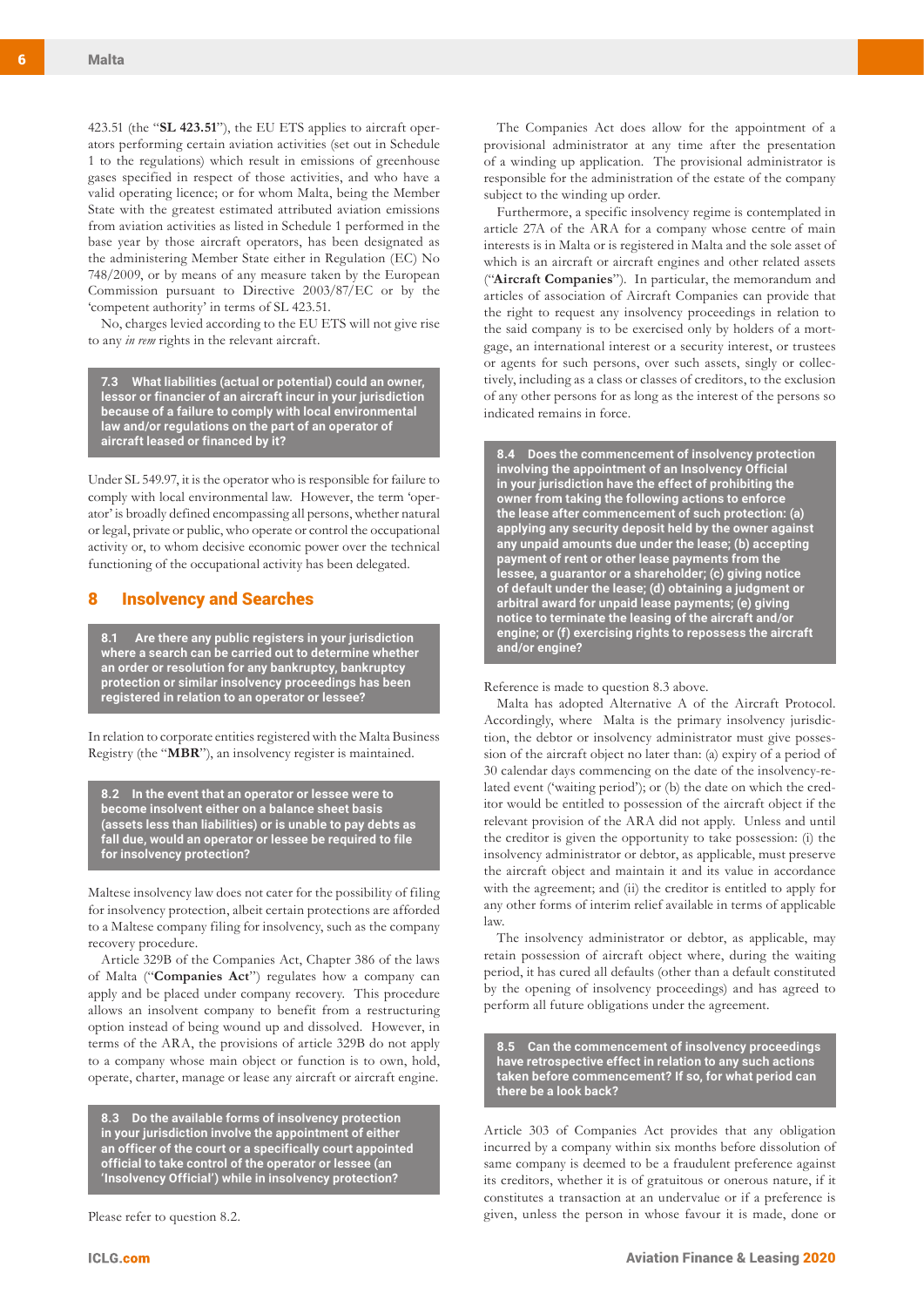incurred, proves that it did not know and did not have reason to believe that the company was likely to be dissolved by reason of insolvency.

**8.6 Is there, either under law or as a matter of practice in your jurisdiction, a period of time within which the Insolvency Official will either 'adopt' the lease and pay rent and other lease payments as an expense of the insolvency or 'reject' the lease and permit the owner to enforce such rights as it may have under the lease? (a) If the lease is 'adopted', will the Insolvency Official also pay any unpaid lease payments due as at commencement of the insolvency protection? (b) If not or if the lease is 'rejected', would the owner's claim for any outstanding sums rank equally with other ordinary unsecured creditors of the lessee?** 

Reference is made to question 8.4 above.

#### **8.7 Are there certain types of preferred creditors whose claims will rank above claims of the owner?**

Reference is made to question 4.5 above regarding special privileges. Registrable Privileges only constitute a privilege and enjoy the preference and status of such right in relation to the aircraft if the claim is created by the owner of the aircraft or a person authorised by him.

The person enjoying a possessory lien also has a preferred claim on the aircraft and has no obligation to release aircraft until sums due to him are unconditionally discharged or otherwise secured to his satisfaction and in any such case shall rank first on such security as may be granted.

Debts secured by a mortgage registered in the NR or a charge in the IR or secured by a foreign mortgage recognised under the ARA rank in the manner set out in article 44 of the ARA.

Finally, certain creditors are granted rights *in rem* against aircraft in terms of the Code of Organisation and Civil Procedure, Chapter 12 of the laws of Malta.

**8.8 If the aircraft is in the possession of a person other than the operator or lessee at the commencement of Insolvency Protection of the operator or lessee, for example, an independent maintenance facility, will such person be entitled, under the laws of your jurisdiction, to assert a lien arising under law or contract over the aircraft in respect of amounts then due and unpaid to such person by the operator or lessee?** 

Reference is made to questions 4.5 and 8.2 above.

# 9 Detention and Confiscation

**9.1 Other than insolvency laws (see section 8), are there any laws which may have the effect of defeating the owner's right in the aircraft – for example, Government requisition? Do the laws of your jurisdiction provide for any compensation in such circumstances?** 

Maltese law does not specifically cater for Government requisition of an aircraft or any similar means of defeating an owner's right in the aircraft.

**9.2 Are there any rights in relation to third parties to detain or sell the aircraft pursuant to illegal activities, tax or any other laws if the operator or lessee fails to pay when due? If so, can the aircraft be forfeited and sold without the owner being made aware?** 

Laws of general application cater for several instances where assets may be detained in the context of illegal activities (such as the carriage of weapons). Moreover, aircraft may be detained where deemed unfit to fly or where lacking required insurance cover.

The Airports and Civil Aviation (Security) Act, Chapter 405 of the laws of Malta also lists the various instances when an aircraft can be detained, generally in the context of offences against the safety of aircraft and, or, the protection and policing of airports.